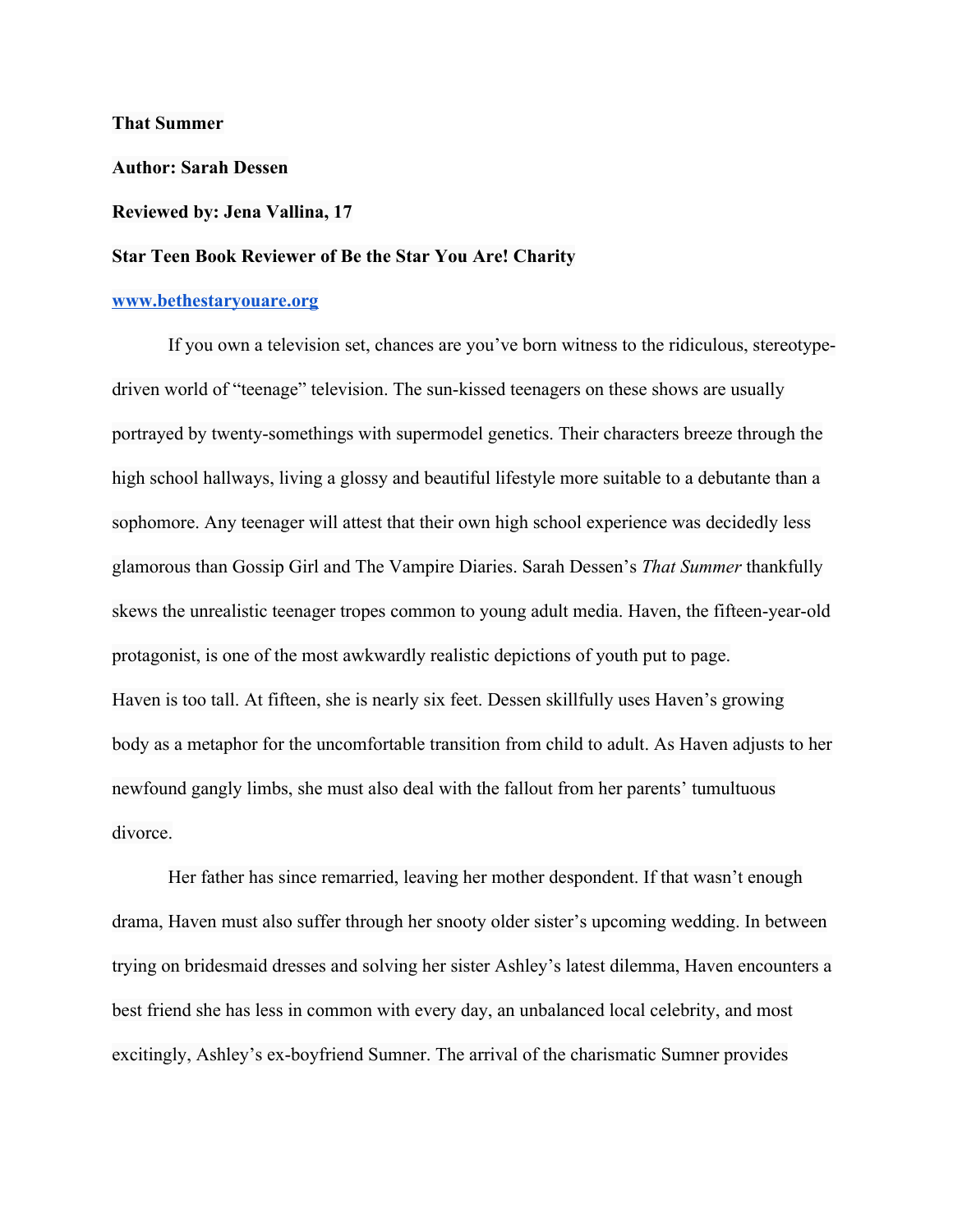Haven with some of her only glimpses of joy in the novel. Don't be confused: this will not turn into a May-December romance. The far older Sumner is not a love interest, but a representation of Haven's idealistic and cheerful childhood which has now been fractured by time and change. Through her interactions with this array of characters, Haven learns a vital lesson about the perils of growing up and moving on from the past.

Dessen skillfully creates an atmosphere of ennui throughout the novel. Anyone who has been young can remember-and cringe-about those moments of awkwardness and boredom where nothing made much sense. Much of what young people consider adventures occur when trying to fill time with meaning. To Haven, that sense of meaning is difficult to find. She is a wandering soul, desperate for something more than her small-town life but also uncomfortable to the idea of major change. My biggest praise of Dessen is that she never makes Haven seem like a teenager as written from an adult. Haven is young, immature, and frankly quite clueless about the ways of the world. She is never overly precocious or intelligent, spouting philosophical lectures as though she is a student at the Sorbonne instead of a salesgirl at a mall shoe-store. Creating a truly relatable character is no easy feat, and although parts of the story can get jumbled and messy, Haven always remains constant as the beating heart of That Summer. Parts towards the end can get confusing, and you should not expect much closure or any dramatic finale. This isn't a traditional coming-of-age tale. There are no big discoveries or insights into the universe. Haven is simply existing and growing, as children tend to do. However, the book still ends positively with the knowledge that wherever she is destined to be, Haven will eventually get there. This is an ideal summer read for girls and boys ages 13 and up looking for a book that will accurately portray the tribulations faced while growing up. As mentioned in the beginning,